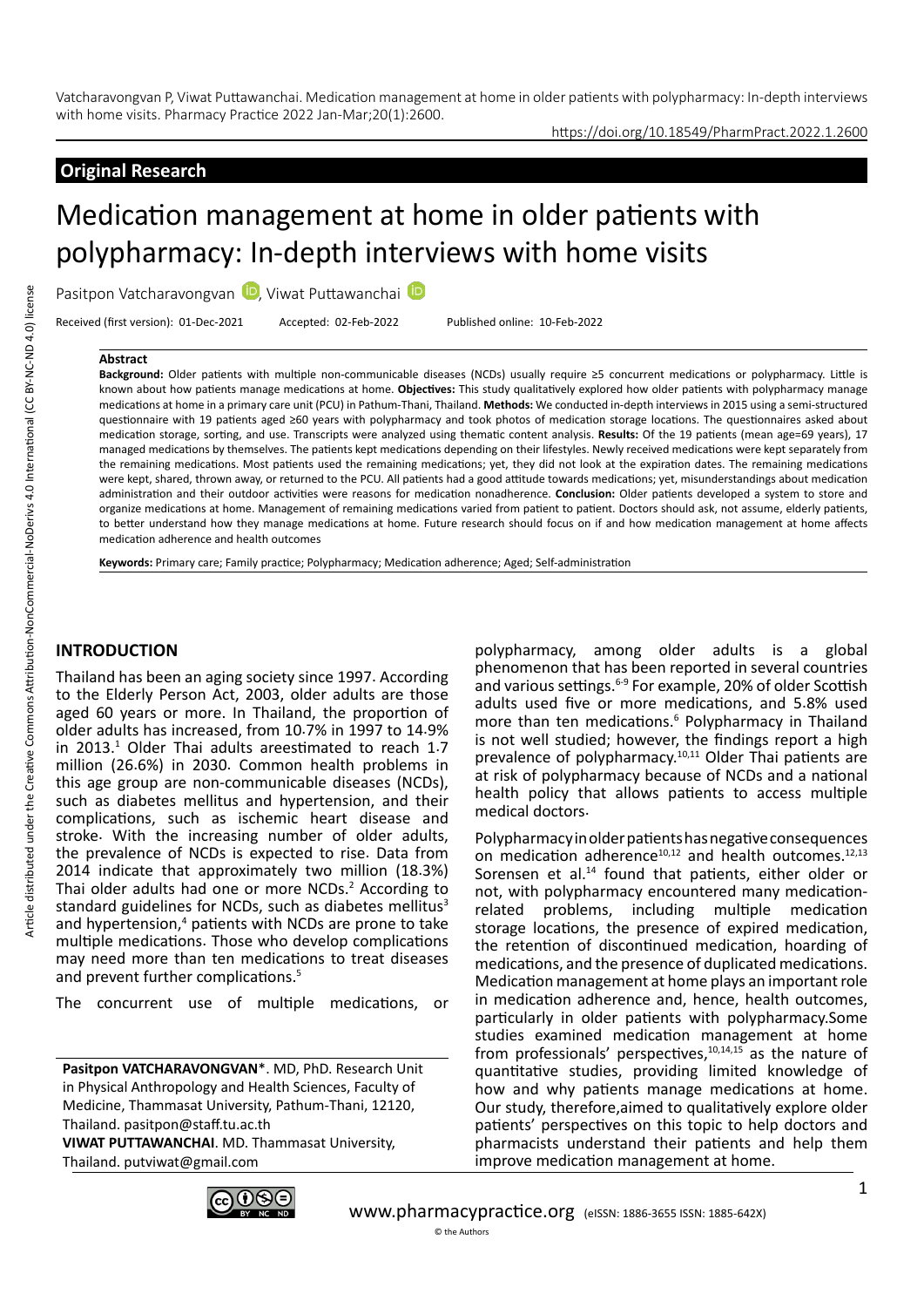Vatcharavongvan P, Viwat Puttawanchai. Medication management at home in older patients with polypharmacy: In-depth interviews with home visits. Pharmacy Practice 2022 Jan-Mar;20(1):2600. https://doi.org/10.18549/PharmPract.2022.1.2600

#### **MATERIAL AND METHODS**

#### **Design and setting**

We conducted a qualitative study using interpretivism to examine medication management at home in older patients with polypharmacy between May and June 2015. The setting was in the catchment area of the Kukot Primary Care and Applied Thai Traditional Medicine Center (hereafter Kukot PCU). Kukot is a municipality in Pathum-Thani province, part of the central region of Thailand. Interpretivism allows researchers to understand the interpretation of participants' worldviews.16 The Kukot PCU is a primary care unit with doctors, nurses, and pharmacists providing primary care services to the community. In everyday practice at the Kukot PCU, patients receive medications in blister packs from pharmacists. All blister packs of the same medications were placed in the same plastic bags with prescription labels.We conducted in-depth interviews, visited the patients' houses, and took photographs of medication storage locations. All personal data were kept strictly confidential.

#### **Participants**

We recruited patients from the Kukot PCU using a purposive sampling technique. These patients were eligible if they 1) were 60 years old or older; 2) were diagnosed with two or more NCDs, including type 2 diabetes mellitus, hyperlipidemia, hypertension, ischemic heart disease, chronic heart failure, cerebrovascular disease, and epilepsy; and 3) concurrently used five or more medications for NCDs. The patients were invited by telephone to participate in interviews and home visits with their preferred dates and time. The purposes of the interviews and home visits were provided, and all patients' concerns regarding the study were addressed.

#### **Data collection**

Data were collected from in-depth interviews and photos of medication storage locations. The first author (PV) conducted in-depth interviews at the patients' houses. The interviews were digitally audio-recorded with permission from the patients. A semistructured questionnaire was developed to explore three topics: (a) the patients' history of NCDs, (b) medication-related problems, such as side effects, medication duplication, medication sharing, and expired medications, and (c) medication management at home. The last topics included (a) storage locations for newly prescribed medications and remaining medications, which the patients still had after receiving the newly prescribed medications, (b) medication sorting, (c) persons who managed medications. Each interview lasted approximately 60 to 90 minutes. After the interviews, PV asked the patients to show their medication storage locations, and with their permission, took photos of medications in their storage locations. The patients' reasons for storing medications in each location were explored. We took notes during the interviews and drew sketches of the medication storage

locations. At the end of each interview, PV summarized the information and asked each participant to correct any mistakes or misunderstandings.

## **Analysis**

Content analysis was conducted without software. Content analysis is a systematic analytical method.17 The analytical process began soon after the first few interviews. The interviews were transcribed. The authors reviewed all audio records and transcripts. Photos and notes were used to complement the data analysis. The photos illustrated the storage locations and how medications were stored at each location, which helped us recall our observations and expanded our understanding of each participant's medication storage system. Themes and subthemes related to medication management at home were generated. The authors independently applied codes to all themes and subthemes. We then iteratively organized and categorized the themes and subthemes. The authors discussed resolving the dissimilarity of codes, themes, and subthemes. A diagram was drawn to explain how the patients managed their medications at home.

#### **Research team**

Both authors were researchers with experience in qualitative health research and general practitioners at the study site. Both of them were male and interested in polypharmacy and inappropriate prescriptions. They did not influence the patients' decision to participate in or opt-out of the study because all eligible participants were aware of their freedom to participate or not participate in this study. Their decisions would not affect their future treatment in the Kukot PCU.

## **RESULTS**

Of 23 invited patients, four did not want to participate (the response rate was 83%). Their median age was 69 years (Table 1). Diabetes mellitus and hypertension were the two most common diagnoses. The patients used six medications on average, stored medications in one to four locations, and regularly visited one to four doctors with different specialties. Most of the patients managed their medications themselves. Only two received help from their relatives because one had visual impairment and another had dementia with impaired cognitive function.

Patients explained how they stored and organized medications at home, how they managed remained medications, and how their knowledge, attitude, and lifestyles affected medication adherence (Table 2).

## **MEDICATION MANAGEMENT AT HOME**

## **Medication storage system**

The patients stored medications in one to four locations. Generally, at least two locations were used: one for

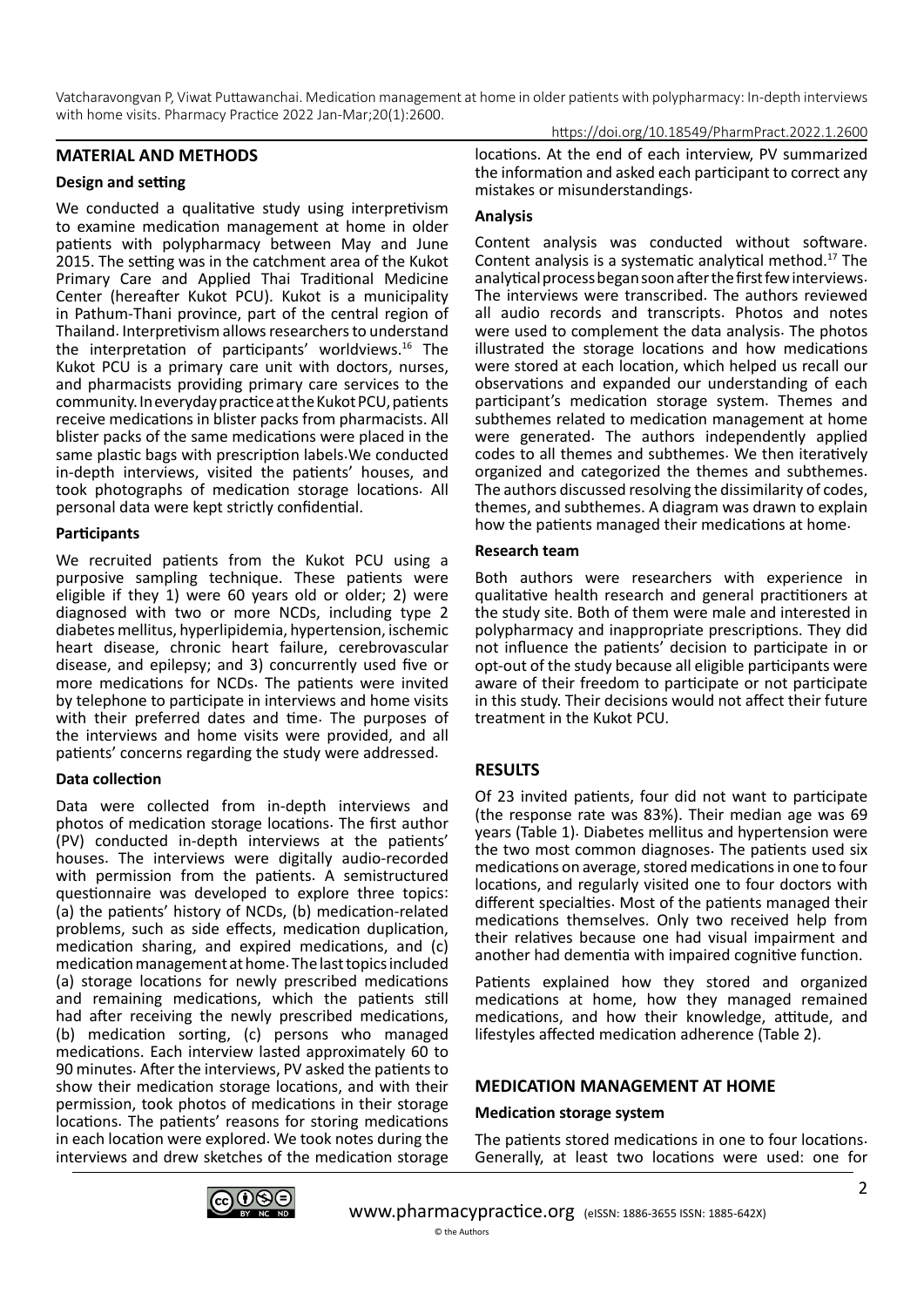| Table 1. The patients' characteristics and medication management at home |     |        |                 |                 |                |                                                                                                                                                            |             |                |
|--------------------------------------------------------------------------|-----|--------|-----------------|-----------------|----------------|------------------------------------------------------------------------------------------------------------------------------------------------------------|-------------|----------------|
| ID                                                                       | Age | Gender | <b>Diseases</b> | Medications (n) | Locations (n)  | <b>Medication management</b>                                                                                                                               | RfP/RfB     | Doctor(s)      |
| 1002                                                                     | 72  | Male   | HT, DLP         | 5               | $\overline{2}$ | Self                                                                                                                                                       | <b>RfB</b>  | $\mathbf{1}$   |
| 1702                                                                     | 82  | Male   | HT, DLP         | 5               | $\mathbf{1}$   | Self                                                                                                                                                       | <b>No</b>   | $\mathbf{1}$   |
| 2401                                                                     | 64  | Male   | DM, HT          | 6               | 3              | With his partner                                                                                                                                           | <b>RfBP</b> | $1\,$          |
| 1001                                                                     | 63  | Male   | DM, HT          | 5               | 3              | Self                                                                                                                                                       | <b>RfB</b>  | $\mathbf{1}$   |
| 1701                                                                     | 73  | Female | DM, HT          | 6               | 3              | Self                                                                                                                                                       | <b>No</b>   | $\mathbf{1}$   |
| 1704                                                                     | 64  | Female | DM, HT, CHF     | 10              | 3              | Self                                                                                                                                                       | <b>No</b>   | 4              |
| 2102                                                                     | 72  | Female | DM, HT          | $\overline{7}$  | 3              | Self                                                                                                                                                       | <b>RfB</b>  | $\mathbf{1}$   |
| 2402                                                                     | 64  | Female | DM, HT          | 9               | $\overline{2}$ | Self                                                                                                                                                       | No          | Unknown        |
| 2803                                                                     | 70  | Female | DM, HT, DLP     | $\overline{7}$  | 3              | Self                                                                                                                                                       | <b>No</b>   | $\mathbf{1}$   |
| 1004                                                                     | 66  | Female | DM, HT          | 5               | 3              | Self                                                                                                                                                       | <b>RfB</b>  | $1\,$          |
| 1005                                                                     | 72  | Male   | DM, HT          | 8               | 3              | Relative                                                                                                                                                   | <b>No</b>   | 4              |
| 1703                                                                     | 62  | Male   | DM, DLP         | 5               | 4              | Self                                                                                                                                                       | RfBP        | $\mathbf{1}$   |
| 2101                                                                     | 85  | Female | HT, DLP         | 5               | $\overline{2}$ | Self                                                                                                                                                       | RfBP        | $\mathbf{1}$   |
| 2103                                                                     | 70  | Male   | DM, HT          | 6               | $\overline{2}$ | Self                                                                                                                                                       | No          | Unknown        |
| 2104                                                                     | 63  | Female | DM, HT          | 5               | $\overline{2}$ | Self                                                                                                                                                       | RfBP        | $\overline{2}$ |
| 2403                                                                     | 71  | Male   | DM, HT          | 8               | 3              | Self                                                                                                                                                       | <b>No</b>   | $1\,$          |
| 2404                                                                     | 74  | Female | DM, HT, DLP     | 5               | $\overline{2}$ | Relative                                                                                                                                                   | No          | $\mathbf{1}$   |
| 2801                                                                     | 72  | Female | DM, HT          | 5               | 3              | Self                                                                                                                                                       | RfBP        | $\mathbf{1}$   |
| 2802                                                                     | 67  | Female | DM, HT, DLP     | 6               | $\overline{2}$ | Self                                                                                                                                                       | <b>No</b>   | Unknown        |
|                                                                          |     |        |                 |                 |                | Abbreviations: RfBP: removed from blister packs, RfB: removed from bags, DM: diabetes mellitus, HT: hypertension, DLP: dyslipidemia, CHF: congestive heart |             |                |

https://doi.org/10.18549/PharmPract.2022.1.2600

failure

| Table 2. Coding tree: Themes, subthemes, and key findings from the interviews |                                                                                                                                                                                                                                                                                                                         |  |  |  |  |  |
|-------------------------------------------------------------------------------|-------------------------------------------------------------------------------------------------------------------------------------------------------------------------------------------------------------------------------------------------------------------------------------------------------------------------|--|--|--|--|--|
| <b>Themes and subthemes</b>                                                   | Key findings                                                                                                                                                                                                                                                                                                            |  |  |  |  |  |
| <b>Medication management at home</b>                                          |                                                                                                                                                                                                                                                                                                                         |  |  |  |  |  |
| Medication storage system                                                     | Stored newly received medications in one storage location<br>Stored medications for use in one to two locations<br>Stored insulin in the refrigerator                                                                                                                                                                   |  |  |  |  |  |
| Medication sorting system                                                     | Most managed medications by themselves<br>Most used remaining medications before newly received medications<br>Medications were sorted in three patterns: (1) kept in the same bags provided by Kukot PCU, (2) removed the<br>blister packs from the bags provided by Kukot PCU, and (3) removed from the blister packs |  |  |  |  |  |
| Remaining medication management                                               | The remaining medications were (1) kept, (2) shared, (3) thrown away, or (4) returned to Kukot PCU                                                                                                                                                                                                                      |  |  |  |  |  |
| <b>Factors affecting medication adherence</b>                                 |                                                                                                                                                                                                                                                                                                                         |  |  |  |  |  |
| Knowledge and attitudes about medications<br>and diseases                     | Misunderstandings about the timing and benefits of medications were related to medication adherence                                                                                                                                                                                                                     |  |  |  |  |  |
| Lifestyle                                                                     | Those who still worked or were socially active were at risk of medication nonadherence                                                                                                                                                                                                                                  |  |  |  |  |  |
| Abbreviation: PCU: primary care unit                                          |                                                                                                                                                                                                                                                                                                                         |  |  |  |  |  |

newly received medications and one based on where the medications were taken (Figure 1). Only one patient kept all medications in one pouch. The newly received medications were kept in the bags provided by the Kukot PCU and stored in different locations, such as under a bed, on a wardrobe, and on a hook. Some patients had more than one location based on where medications were taken. For example, one patient kept glipizide in a kitchen to be taken before a meal in the morning and kept other

after-meal medications on a dining table. A refrigerator served as an additional storage location for insulin.

'[I kept medications] in a drawer. [Some] are hung…on a bed…because I believe the room is not hot and moist. Some medications should not be kept in a hot and moist room, should they?I organize them all myself. A doctor told me to keep them in a dry and cool location.' (1002, male)

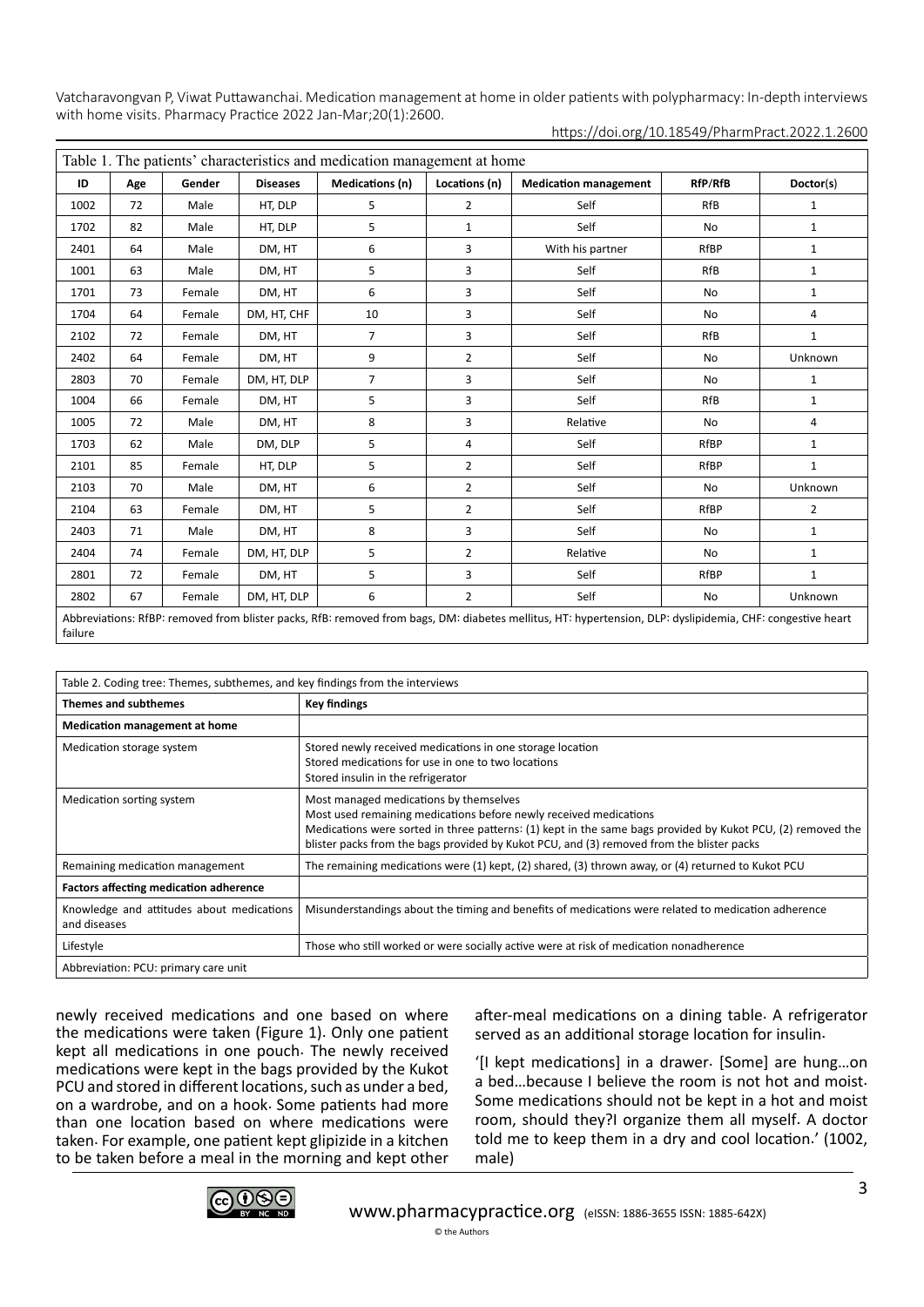https://doi.org/10.18549/PharmPract.2022.1.2600

'Insulin is kept in a fridge. These medications are in a container, this container… they are for both diabetes and hypertension.' (1703, male)

Medications were placed in one to two locations depending on the patients' lifestyles. These locations included the kitchen, dining room, bed, living room, and work area. These medications were kept in plastic bags, plastic containers, and baskets. Only one patient kept medications in a medication storage cabinet. Eight patients used remaining medications before starting newly received medications. Only one patient knew their medications' expiration dates.

'I use remaining medications first. I do not look at an expiratory date… [I look at] the date I received the medications and use the older ones first.' (1004, female)

'I keep medications in the bedroom… and hang some on a bookshelf. Medications taken in the morning are kept in the kitchen… both before and after a meal. There is a dining table there in the kitchen.' (1001, male)

## **Medication sorting system**

Of 19 patients, 17 organized medications themselves because they had good vision and cognitive function or did not want to disturb their relatives. Only two patients had their relatives help manage their medications because of visual and cognitive impairment.

'I remember all medications because I take them every day. I know which medications have to be taken before a meal in the morning, and I take them before breakfast.' (1702, male)

'My vision and hearing are not that good… I can't read labels. My niece writes instructions [for how to take them] in big letters… Sometimes, she reads the labels. She tells me to take these medications after breakfast… I need her help… She doesn't organize them every day. Medications from PCU are put in baskets… one for morning and the other for the evening.' (1005, male)

'I don't want my son to help me because I can do it myself. I don't want to disturb him.' (1704, female)

Little is known of what they do with newly received medications when they are at home. From the interviews, we found three patterns the patients used to sort medications (Figure 1). The first pattern was to put small bags of the same blister packs together (no RfB/RfBP pattern). In this pattern, medications remained in their blister packs, and the packs remained in the small bags received from health care providers. The second pattern was to take some blister packs out of the small plastic bags and put the packs of different medications together in other containers (RfB pattern). The last pattern was to remove medications from blister packs and put them in one container (no sorting) oral pillbox organizer (RfBP pattern). There was no specific reason given for the pattern the patients used. They just said, 'it is convenient for me.' The patients sometimes changed from one pattern to another. For example, they started with the second pattern and then shifted to the last pattern, so they did not have to remove medications from blister packs every time they took them.

'I cut packages and put them back in small bags. The medications are still in the packages. I mostly do it at



\* no RfB/RfBP: no removal from bags and blister packs, RfBP: removal from blister packs, RfB: removal from bags

Figure 1. Medication management at home (n=19)

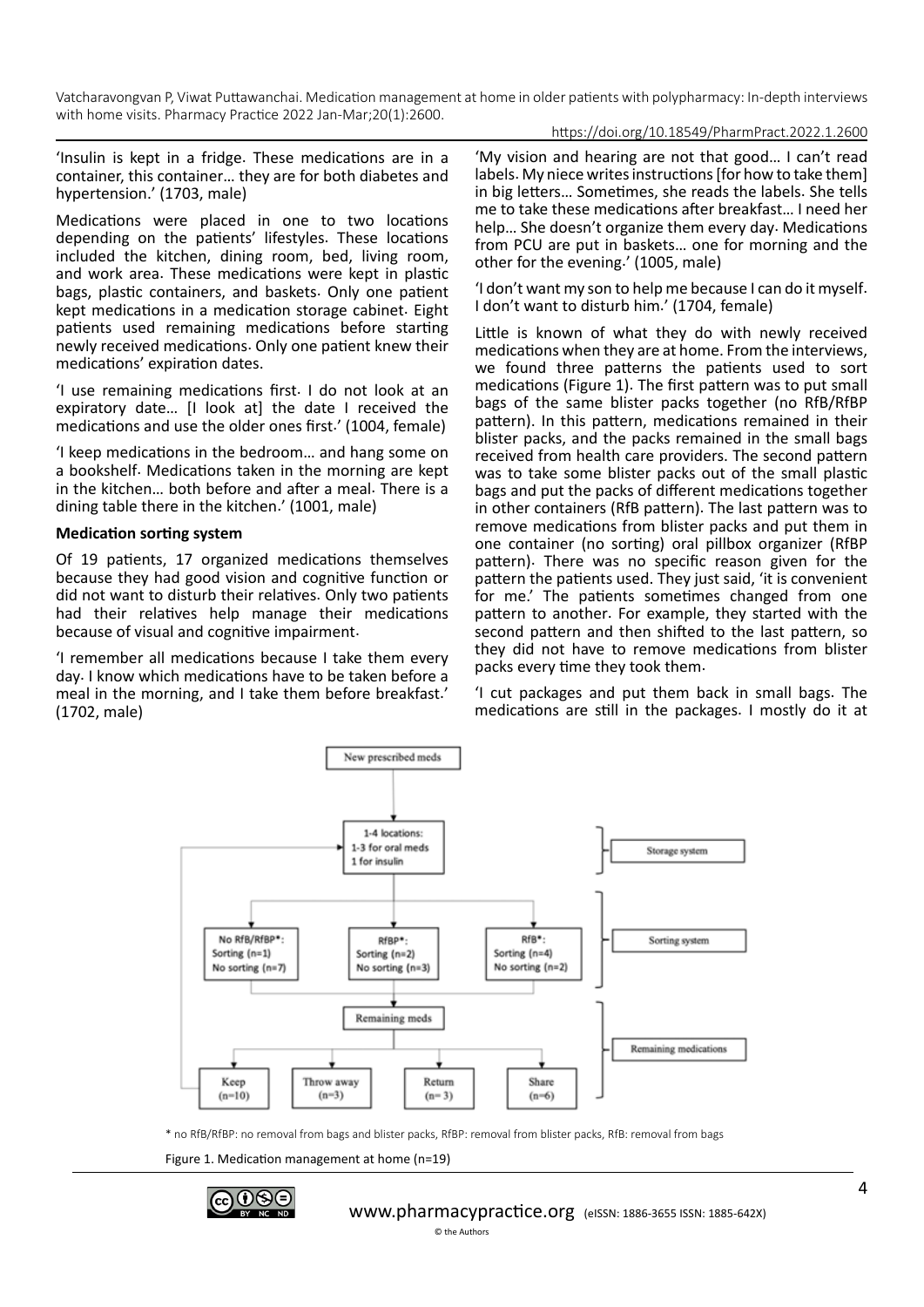https://doi.org/10.18549/PharmPract.2022.1.2600

night, so I can take the medications tomorrow.' (2403, male)

'I have a box. I put one pack at a time in the box in the evening. When the medications are almost gone, I put another one in there.' (1004, female)

## **Remaining medication management**

At each follow-up visit, 12 patients had leftover medications, which were managed in four ways: keep, share, return, or throw away (Figure 1). Of these patients, eight kept their leftover medications and used them either before or after starting newly received medications. The main reason for keeping leftover medications was that the patients did not want to waste them. Few patients knew their medications' expiration dates.

'I don't know where I can find an expiratory date, but I normally finish the remaining medications before taking newly received medications. I don't want to waste the medications.' (1004, female)

The patients shared leftover medications, returned them to the Kukot PCU, or threw them away. Those who shared their leftover medications shared them with relatives and neighbors. The patients explained that giving medications to others was 'better than throwing them in the trash' and 'like a donation.' One patient experienced adverse consequences of medication sharing happening to a recipient and never shared medications again.

'My neighbor has diabetes. Once his medications ran out. He asked me for medications. I had plenty of them, so I gave him ten packages… approximately 100 pills. He was delighted and thanked me for the medication.' (1704, female)

'I used to share metformin with my nephew, and he got severe diarrhea. After that, I never shared medications with anyone again.' (2104, female)

# **FACTORS AFFECTING MEDICATION ADHERENCE**

#### **Knowledge and attitudes about medications and diseases**

The interviews showed that patients' knowledge about medications affected medication adherence. Specifically, misunderstanding the timing and benefits of medications resulted in missing doses and skipping doses.For example, one patient believed that medications labeled 'take with food' had to be taken 'after a full meal,'although some medications, such as antihypertensive agents, could be taken without a meal. In Thai culture, a meal is a plate or bowl filled with rice or noodles. Even if the patients had a cup of coffee and biscuits, they chose to wait until they finished a 'full meal' to take medications.One patient stated that '[medications to be taken] after dinner can be taken before bedtime.'A few patients took medications 'depending on symptoms.'For example, one patient injected insulin in the evening only when he had polyuria.

All the patients believed that medications helped control blood pressure, cholesterol levels, and blood sugar levels. Some were afraid that without medications, they would develop complications. The patients were aware of the side effects of medications and overcame their fear by recognizing the benefits of the medications.

'If I am afraid of side effects or if I don't take medicines, I may have complications from diseases… I have to accept that fact. Take them. If there will be side effects, let them be. I am not worried at all.' (2401, male)

Every patient believed they had to take medications for the rest of their lives. Their explanations included diseases that were not curable, fear of having complications, and the experiences of their relatives who developed complications. Few patients wanted to take fewer medications than they were currently taking. All the patients trusted their doctors' decisions regarding prescribed medications. They would not discontinue medications unless their doctors directed them to do so.

'I can't stop taking these medications. Sugar and blood pressure go up and down all the time. Without medications, I can't control them.' (2102, female)

Knowledge or misunderstandings about medication administration seemed to have a greater effect on medication adherence than attitudes toward medications. The patients showed their willingness to adhere to prescriptions; however, their misunderstandings about medication administration resulted in medication nonadherence.

## **Lifestyle**

The patients' lifestyle was related to medication adherence. For example, the patients,who regularly visited their relatives, sometimes did not bring medications with them. A few patients, who still worked, forgot to take medications after lunch.

'I rarely miss medications, especially when I stay at home. The exception is when I go out; I sometimes forget to take medications with me.' (2103, male)

# **DISCUSSION**

This study explored how patients manage medications at home, which can be complicated for those with polypharmacy. We interviewed the patients at their houses and photographed their medication storage locations. The patients were those aged 60 years or older with polypharmacy who had visited Kukot PCU in the past year. In general, two themes emerged: medication management at home and factors affecting medication adherence. The first comprised three subthemes: 1) medication storage system, 2) medication sorting system,and 3) remaining medication management. The latter comprised two subthemes: 1) knowledge and

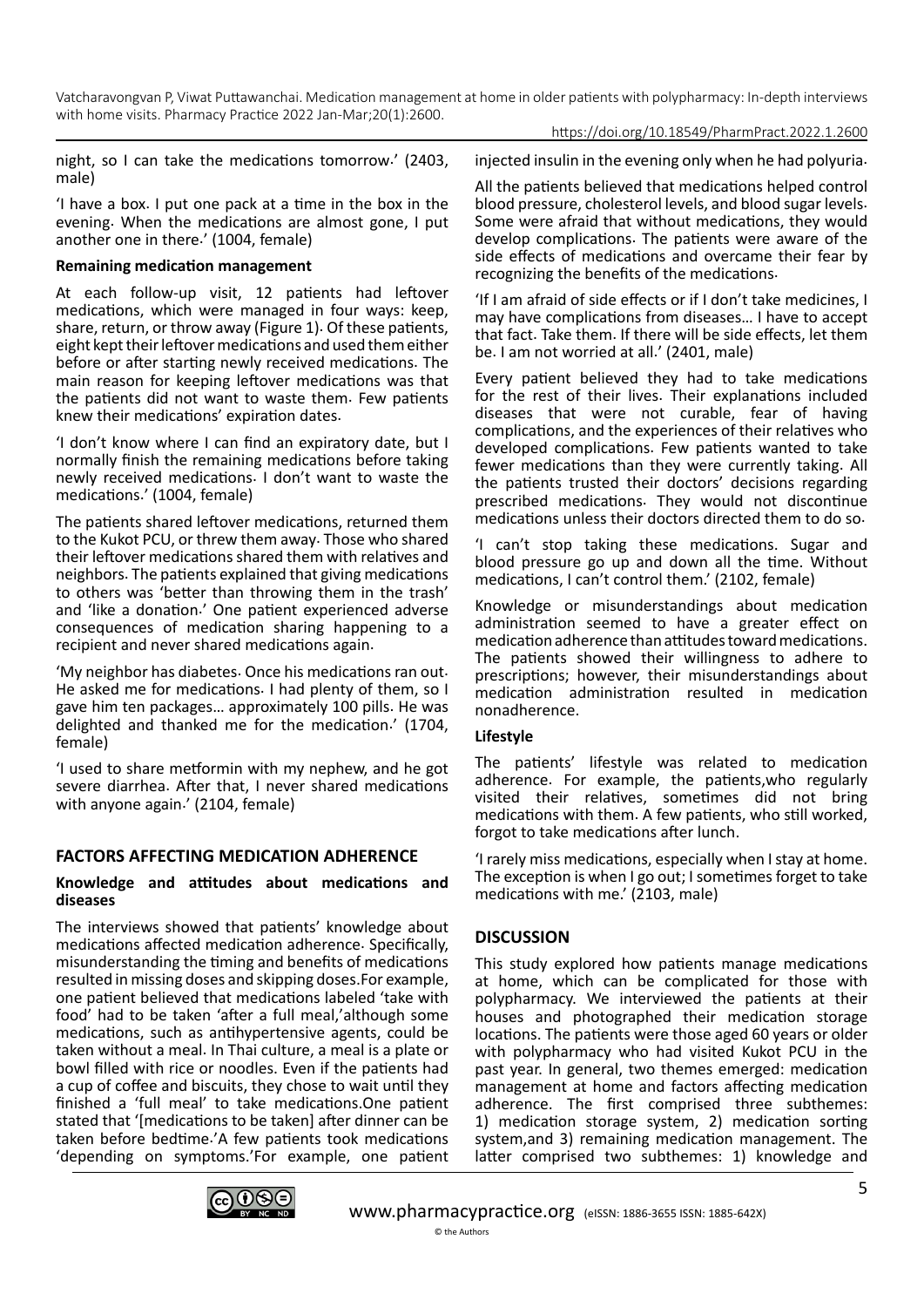#### https://doi.org/10.18549/PharmPract.2022.1.2600

attitudes about medications and diseases and 2) lifestyle.

Few studies have explored medication storage systems, particularly in those with polypharmacy. The medication storage system is the way the patients store their medications at home. A previous study found that patients with multiple NCDs and polypharmacy usually stored medications in two locations.<sup>10</sup> Our findings illuminated the purposes behind storage locations for newly prescribed medications and those based on where medications were taken. Medication storage locations for the latter purpose depended on the patients' lifestyle and knowledge about appropriate medication storage. Multiple storage locations are associated with medication nonadherence $^{14}$  and poor health outcomes; $^{15}$  though, we did not examined this association. Asking patients about how they spend their time at home instead of their number of storage locations may help doctors give patients appropriate advice regarding how to store medications properly.

Patients might take newly received or leftover medications first. Either way, our study found that few patients knew their medications' expiration dates, which put them at risk of having expired medications. Sorensen et al<sup>15</sup> found that patients with polypharmacy had a high chance of having expired medications. Another study further illustrated that having expired medications at home was associated with retaining discontinued medication, medication nonadherence, and having multiple storage locations.18 Educating patients about expiration dates or making them visible, such as pictorial aids, $19$  will prevent older patients from ingesting expired medications.

Most of the patients managed and sorted their medications themselves.10 Our study found that the patients' vision, cognitive function, and consideration of their relatives played an important role in their decision to seek help from relatives with sorting medications. The findings suggest that asking patients directly about medication management at home will give doctors sufficient and accurate information. Some patients removed medications from blister packs and put them all in one plastic container. This finding raised concerns because these patients were at risk of medication nonadherence.20 We urge that patient education programs should include an effective medication sorting system to improve medication adherence among older patients, as it is not emphasized in most practice guidelines for diabetes mellitus,<sup>21</sup> dyslipidemia,<sup>22</sup> and hypertension.<sup>23</sup>

The universal health coverage scheme covers most patients at the PCU; hence, they do not need to pay for refilled medications. A previous study found that 37% of those with polypharmacy retained discontinued medications, and 10.5% had expired medications.10 The findings reflect the fact that patients had remaining medications at the time they received medication refills. Our study confirmed this assumption and further illustrated that most patients kept remaining medications

to use either before or after newly received medications. As previously mentioned, the most concerning finding was the patients' unawareness of medication expiration dates. A previous study revealed an association between having expired medications and medication nonadherence.<sup>10</sup> It is very important to remind and educate patients to look at expiration dates before taking the remaining medications. The less common ways of managing leftover medications included medication sharing, returning medications, and disposing of medications. Approximately 15% of older patients with polypharmacy share medications with other people.<sup>10</sup>

From the interviews, we found that knowledge about medications and lifestyle affected medication adherence. Their misunderstandings of medication administration derailed their intentions to adhere to medications. For example, antihypertensive agents were labeled with instructions to take them after a meal, which the patients understood as a meal with rice or noodles. They skipped the medication when they had not eaten a meal, such as breakfast, that day. The findings suggest that doctors should explore patients' knowledge about medication administration and correct misunderstandings to improve medication adherence.

Unintentional medication nonadherence referred to medication nonadherence due to the inability to access medications, forgetting, interruptions of routine, and a lack of reminders.<sup>24</sup> In our study, forgetting, interruptions of routines, and a lack of reminders among the patients, particularly those with good adherence, resulted in unintentional nonadherence. Using a pillbox and promoting family engagement in taking medications may improve patient medication adherence.<sup>25,26</sup>

# **LIMITATIONS**

There are some limitations to this study. First, the findings from this study can not be generalized to other populations because the participants were not randomly selected, the study was conducted in one institute in Thailand, and the sample size was small. Second, most patients managed their medications themselves because they had good vision and cognitive function; therefore, the findings cannot be applied to patients receiving help from other people. Last, medication management at home may change over time, and one-time interviews could not capture such changes. Our findings, therefore, must be interpreted cautiously.

# **CONCLUSIONS**

Older patients with polypharmacy managed medications at home by themselves. Most used the remaining medications but did not look at the expiration dates. Some patients shared medications with others, and some misunderstood medication information. Doctors

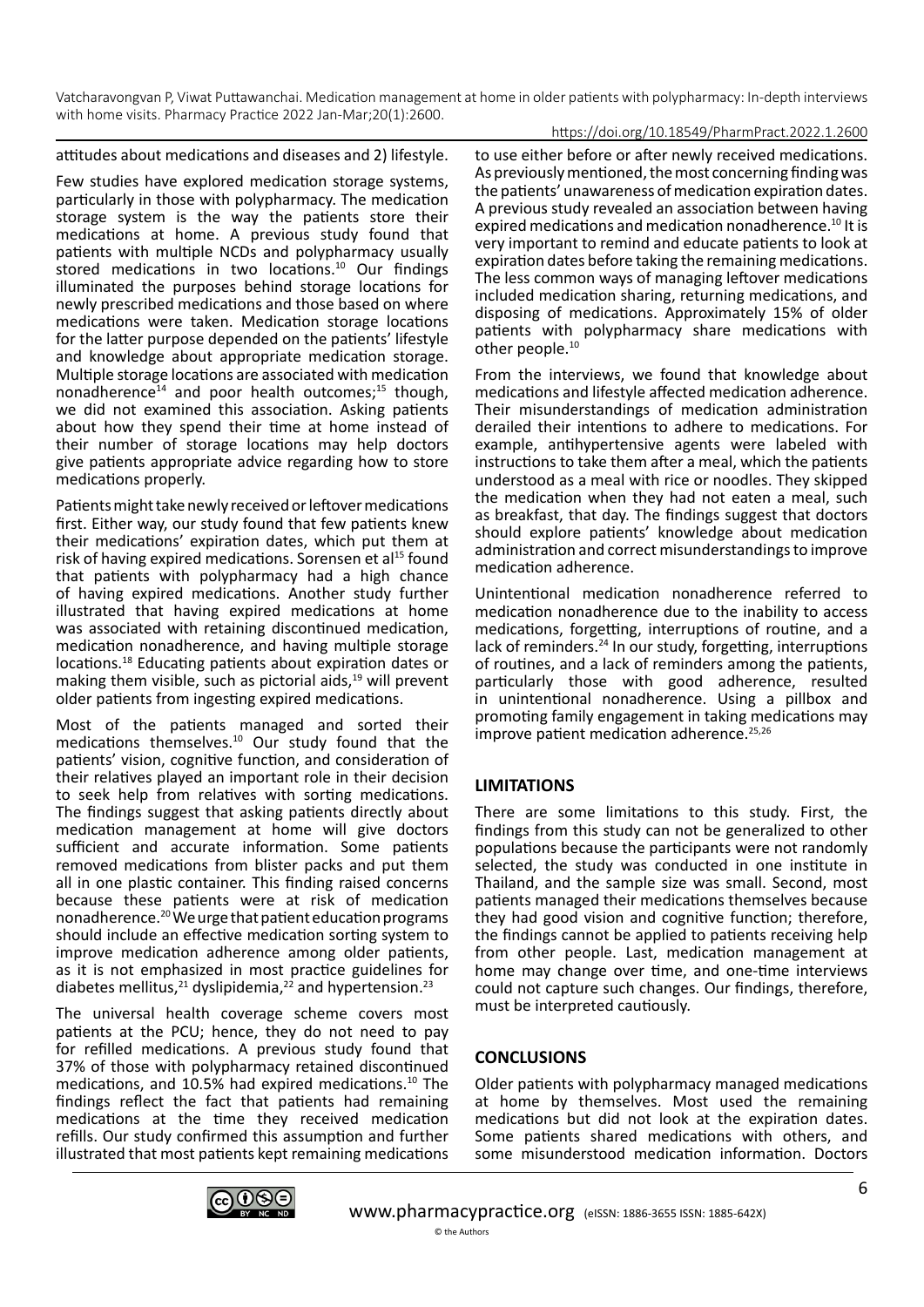and pharmacists should discuss with older patients with polypharmacy to ensure that they know the expiration dates, do not share medications, and understand the medication information.

#### **DECLARATIONS**

#### **Ethics approval and consent to participate**

This study obtained ethical approval from the ethical review board for human research, Faculty of Medicine, Thammasat University (MTU-EC-CF-2-072/57). Written informed consent was obtained from all individual patients included in the study before the interviews.

#### **Consent for publication**

Not applicable.

#### **Availability of data and material**

The data that support the findings of this study are not openly available due to patients' confidentiality and are available from the corresponding author upon reasonable request.

#### **Competing interests**

The authors declare that they have no competing interests.

## **Funding**

Thailand Research Fund [Grant No TRG5780025].

#### **Authors' contributions**

Pasitpon Vatcharavongvan designed the study, collected data, analyzed the data, wrote the manuscript, and submitted the manuscript. Viwat Puttawanchai designed the study, analyzed the data, and wrote the manuscript.

#### **ACKNOWLEDGMENT**

We are grateful to all the patients who devoted their time to the interviews and their warm welcome during the interviews. We also thank the nurse practitioners at the PCU for contacting the patients and navigating our way to their houses. We are grateful to the director of Kukot PCU, who allowed us to conduct research in the catchment area. We thank the Thailand Research Fund [Grant No TRG5780025] for financially supporting our research project.

#### **References**

- 1. Anantanasuwong D. Population Ageing in Thailand: Critical Issues in the Twenty-First Century. In: Narot P, Kiettikunwong N, eds. Education for the Elderly in the Asia Pacific. Singapore: Springer Singapore. 2021:31-56.
- 2. Aekplakorn W, Puckcharern H, Thaikla K, et al. Fifth national Health Examination Survey 2014. Bangkok: National Health Research Institute. 2016.
- 3. American Diabetes Association. Summary of Revisions: Standards of Medical Care in Diabetes—2021. Diabetes Care. 2021;44(Supplement 1):S4-S6.<https://doi.org/10.2337/dc21-srev>
- 4. Unger T, Borghi C, Charchar F, et al. International Society of Hypertension Global Hypertension Practice Guidelines. Hypertension. 2020;75(6):1334-1357. <https://doi.org/10.1097/hjh.0000000000002625>
- 5. Jyrkkä J, Enlund H, Korhonen M, et al. Patterns of drug use and factors associated with polypharmacy and excessive polypharmacy in elderly persons. Drugs Aging. 2009;26(6):493-503. <https://doi.org/10.2165/00002512-200926060-00006>
- 6. Guthrie B, Makubate B, Hernandez-Santiago V, et al. The rising tide of polypharmacy and drug-drug interactions: population database analysis 1995-2010. BMC medicine. 2015;13(1).<https://doi.org/10.1186/s12916-015-0322-7>
- 7. Herr M, Robine JM, Pinot J, et al. Polypharmacy and frailty: prevalence, relationship, and impact on mortality in a French sample of 2350 old people. Pharmacoepidemiol Drug Saf. 2015;24(6):637-646. <https://doi.org/10.1002/pds.3772>
- 8. Payne RA, Avery AJ, Duerden M, et al. Prevalence of polypharmacy in a Scottish primary care population. Eur J Clin Pharmacol. 2014;70(5):575-581.<https://doi.org/10.1007/s00228-013-1639-9>
- 9. Loya A, González-Stuart A, Rivera J. Prevalence of polypharmacy, polyherbacy, nutritional supplement use and potential product interactions among older adults living on the United States-Mexico border. Drugs Aging. 2009;26(5):423-436. [https://](https://doi.org/10.2165/00002512-200926050-00006) [doi.org/10.2165/00002512-200926050-00006](https://doi.org/10.2165/00002512-200926050-00006)
- 10. Vatcharavongvan P, Puttawanchai V. Polypharmacy, Medication Adherence and Medication Management at Home in Elderly Patients with Multiple Non-Communicable Diseases in Thai Primary Care. Family Medicine & Primary Care Review. 2017;19(4):412-416.<https://doi.org/10.5114/fmpcr.2017.70818>
- 11. Pasitpon V, Viwat P. Potentially inappropriate medications among the elderly in primary care in Thailand from three different sets of criteria. Pharmacy Practice. 2019;17(3).<https://doi.org/10.18549/pharmpract.2019.3.1494>